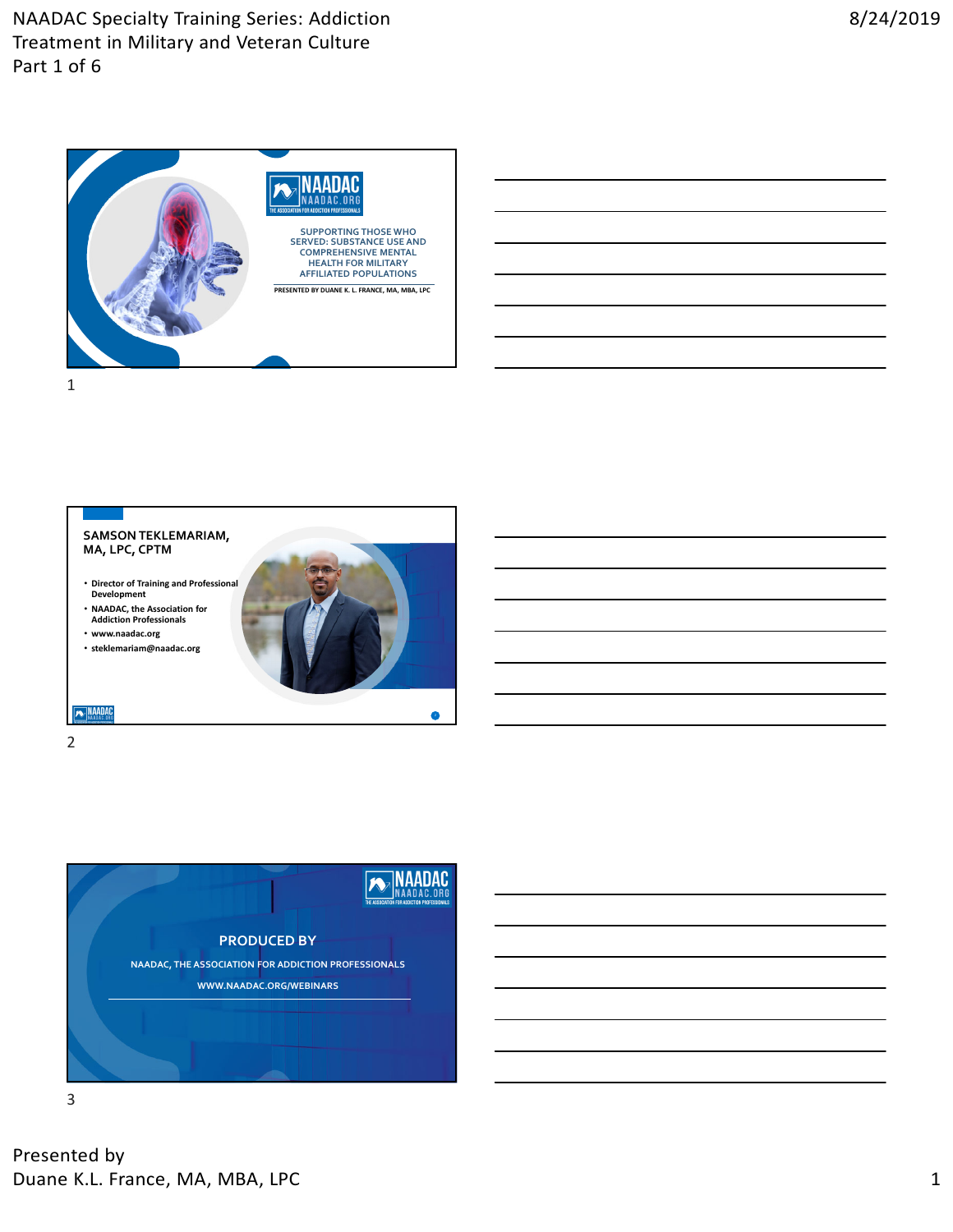

| ,一个人的人都是一个人的人,但是,我们的人都是不是一个人的人,我们的人都是不是一个人的人,我们的人都是不是一个人的人,我们的人都是不是一个人的人,我们的人都是不 |  |  |  |
|----------------------------------------------------------------------------------|--|--|--|
|                                                                                  |  |  |  |
| <u> 1989 - Johann Stoff, amerikansk politiker (d. 1989)</u>                      |  |  |  |
|                                                                                  |  |  |  |
|                                                                                  |  |  |  |
|                                                                                  |  |  |  |

4





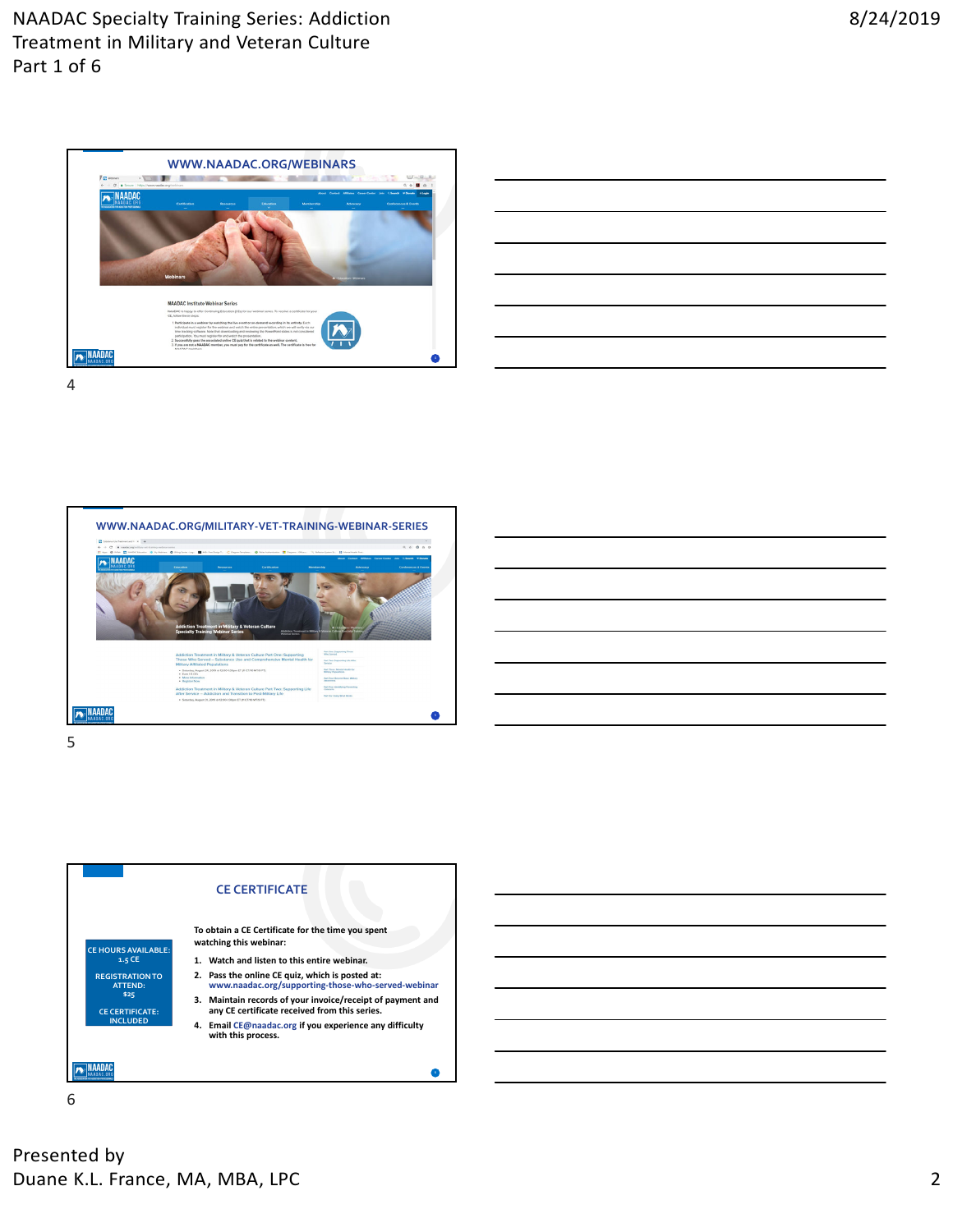| <b>Using GoToWebinar-</b><br>(Live Participants Only)                                     | File View Help <sup></sup><br>$-\Box$<br>$-$ Audio<br>Sound Check<br>Computer audio<br>O Phone call<br><b>MUTED</b><br>Microphone (HD Webcam C510)<br>$\checkmark$<br>40 22 23 24 25 26 27 28 29 29 20 21 22 23 24<br>Speakers (High Definition Aud<br>$\checkmark$ |
|-------------------------------------------------------------------------------------------|---------------------------------------------------------------------------------------------------------------------------------------------------------------------------------------------------------------------------------------------------------------------|
| ❖ Control Panel<br>❖ Asking Questions<br>❖ Audio (phone preferred)<br>❖ Polling Questions | <b>v</b> Questions<br>n                                                                                                                                                                                                                                             |
|                                                                                           | (Enter a question for staff)<br>Multi sessions different registrants<br>Webinar ID: 980-960-603<br><b>GoTo</b> Webinar                                                                                                                                              |
|                                                                                           |                                                                                                                                                                                                                                                                     |

| the control of the control of the control of the control of the control of the control of the control of the control of the control of the control of the control of the control of the control of the control of the control |  |  |
|-------------------------------------------------------------------------------------------------------------------------------------------------------------------------------------------------------------------------------|--|--|
|                                                                                                                                                                                                                               |  |  |
|                                                                                                                                                                                                                               |  |  |
|                                                                                                                                                                                                                               |  |  |
|                                                                                                                                                                                                                               |  |  |
|                                                                                                                                                                                                                               |  |  |
|                                                                                                                                                                                                                               |  |  |
|                                                                                                                                                                                                                               |  |  |
| <u> 1989 - Andrea Andrew Maria (h. 1989).</u>                                                                                                                                                                                 |  |  |
|                                                                                                                                                                                                                               |  |  |
|                                                                                                                                                                                                                               |  |  |
|                                                                                                                                                                                                                               |  |  |
|                                                                                                                                                                                                                               |  |  |





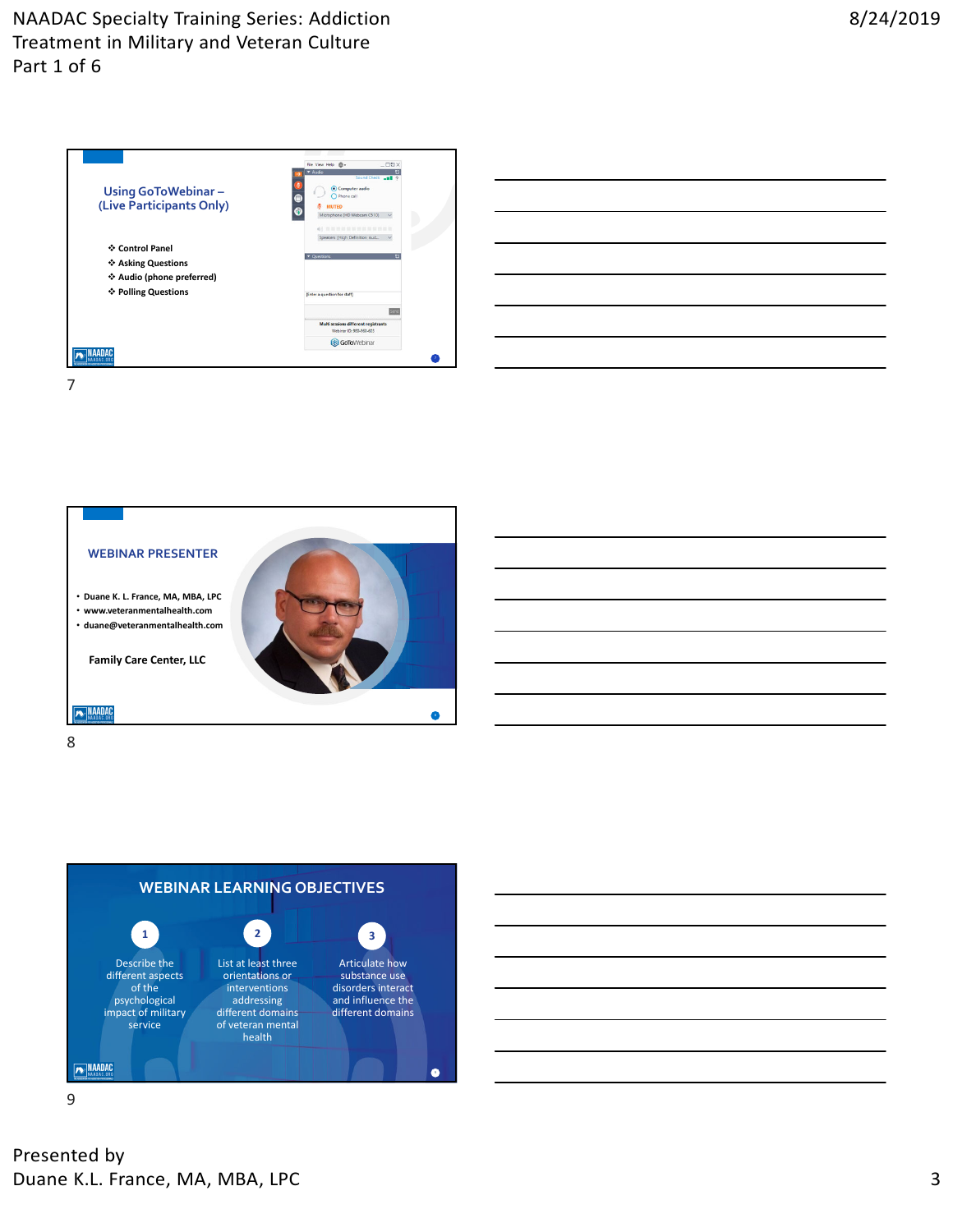







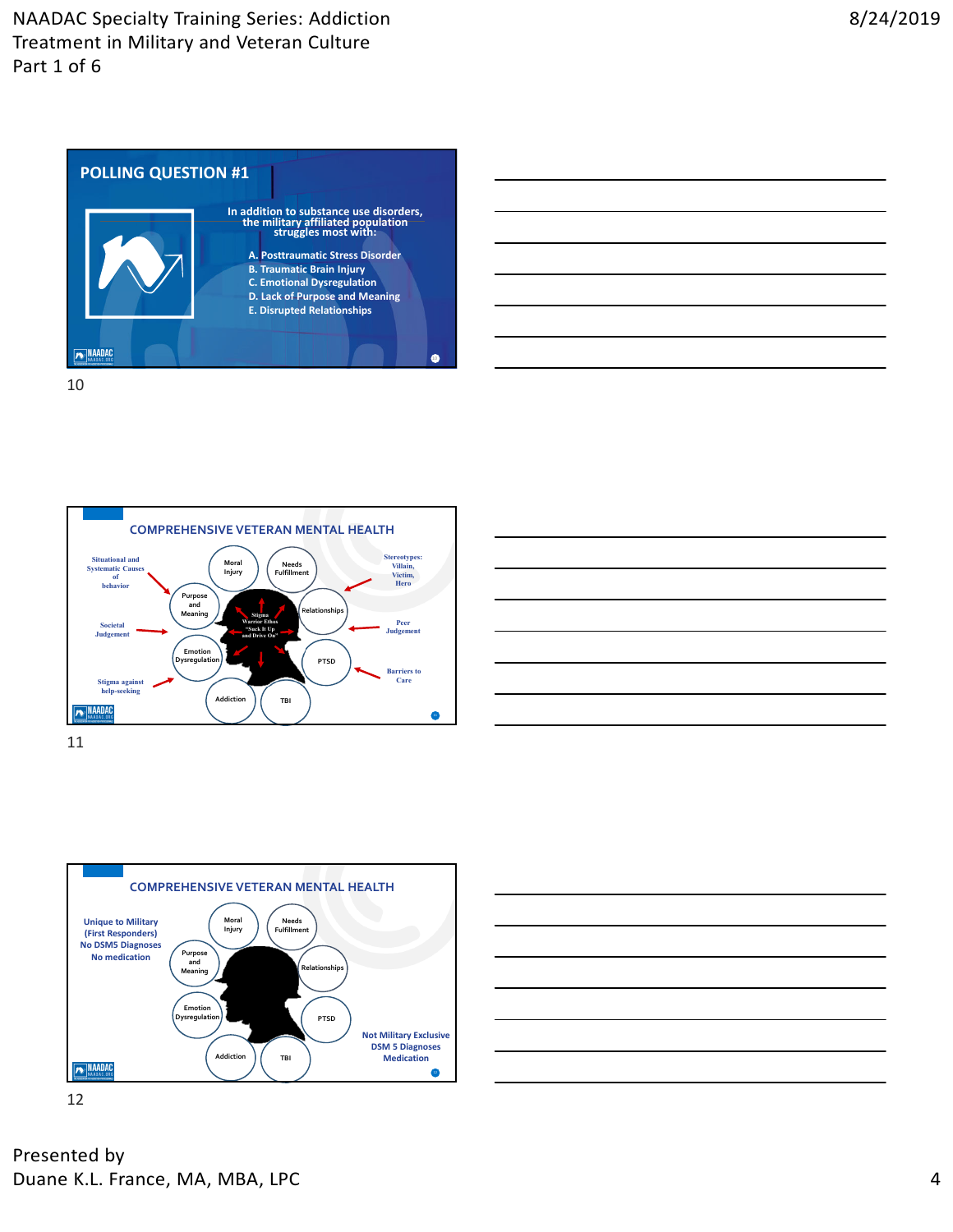









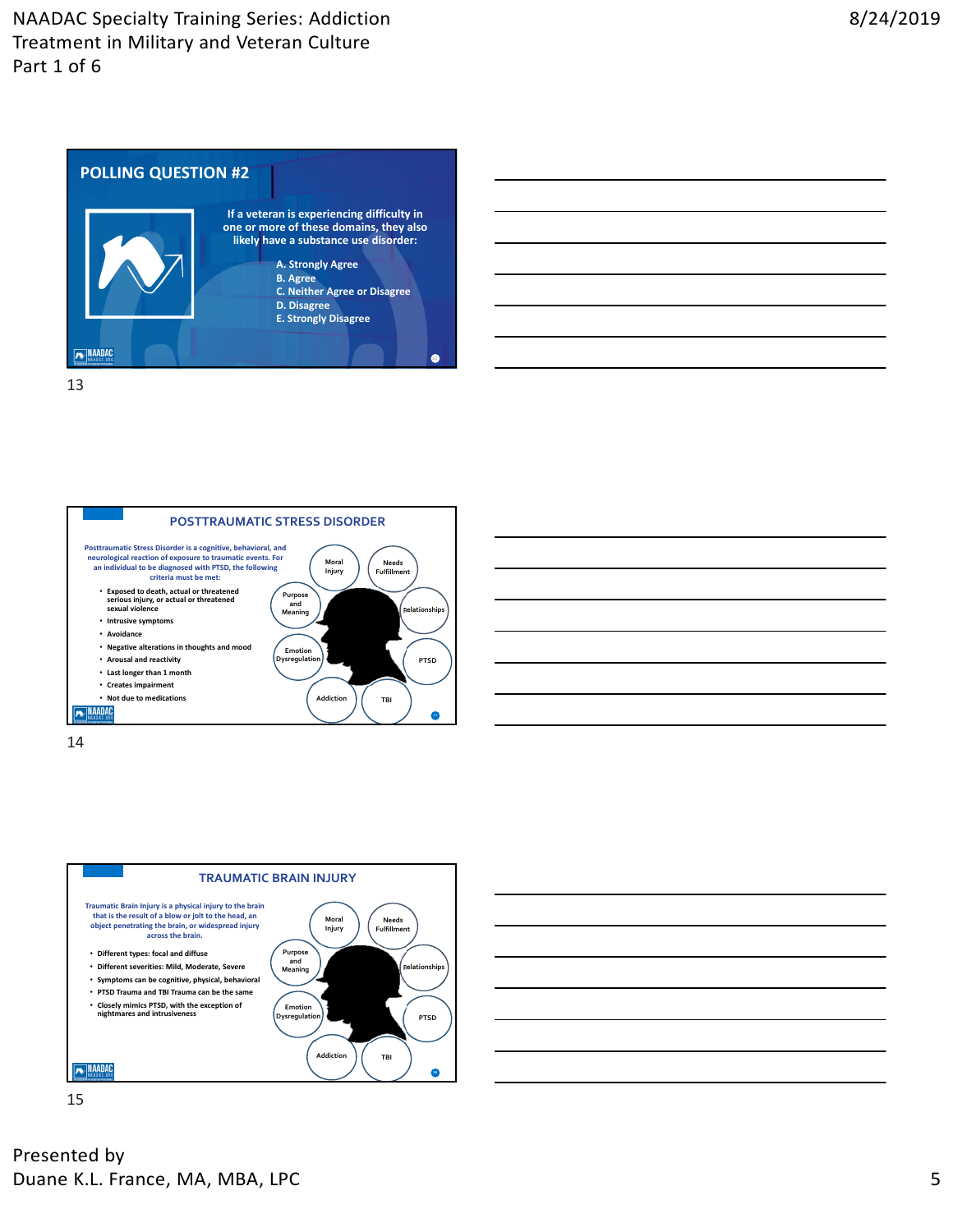











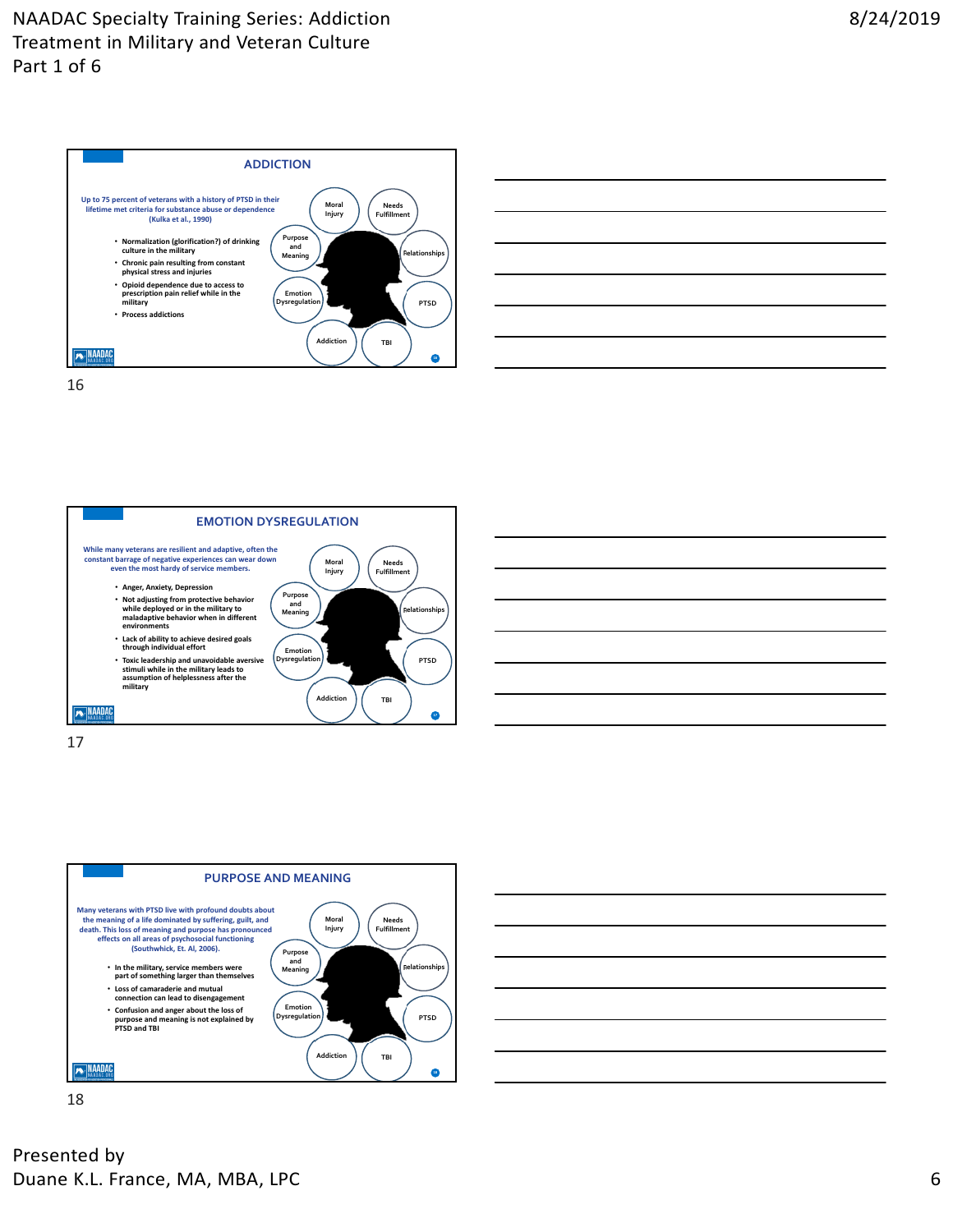





20





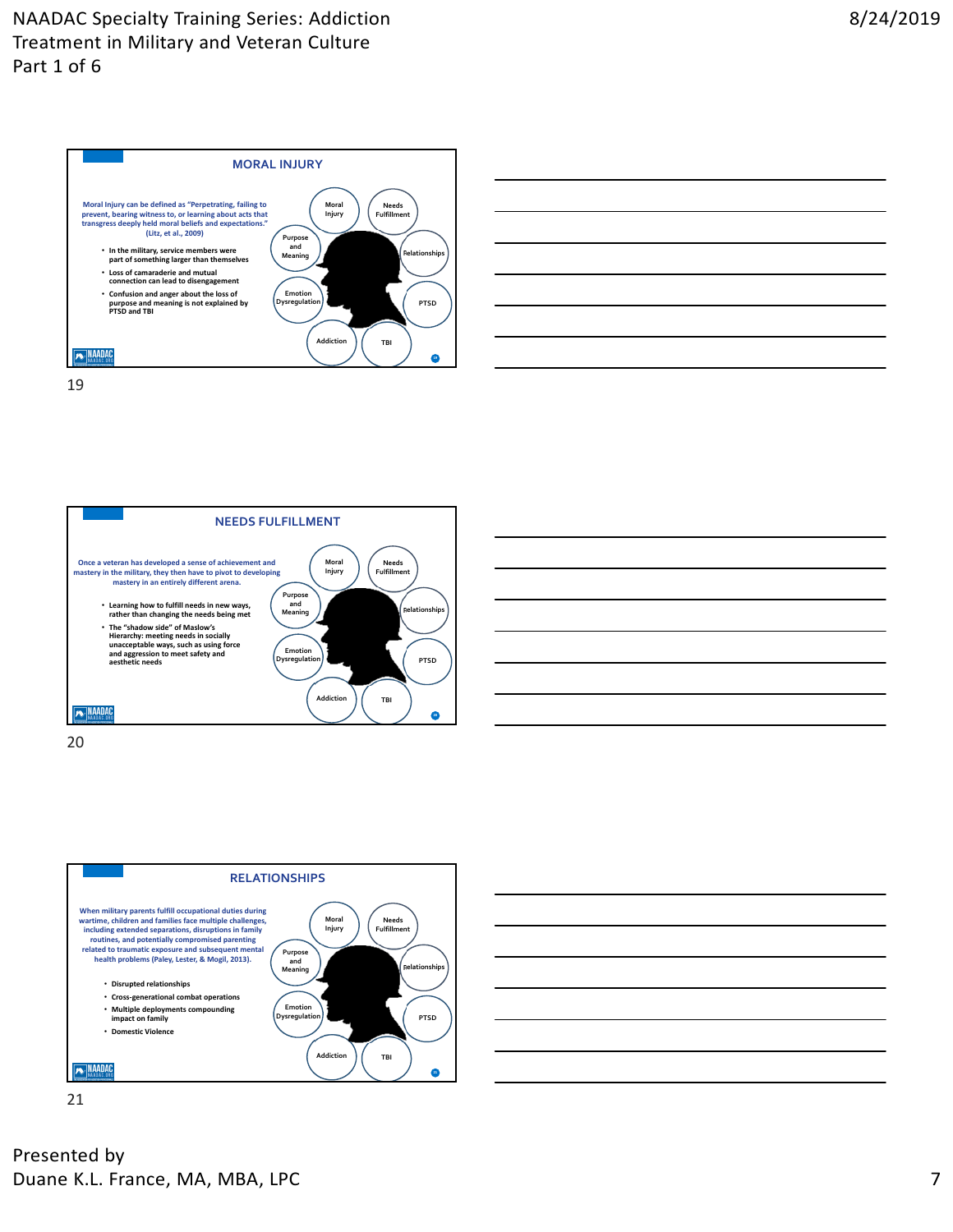







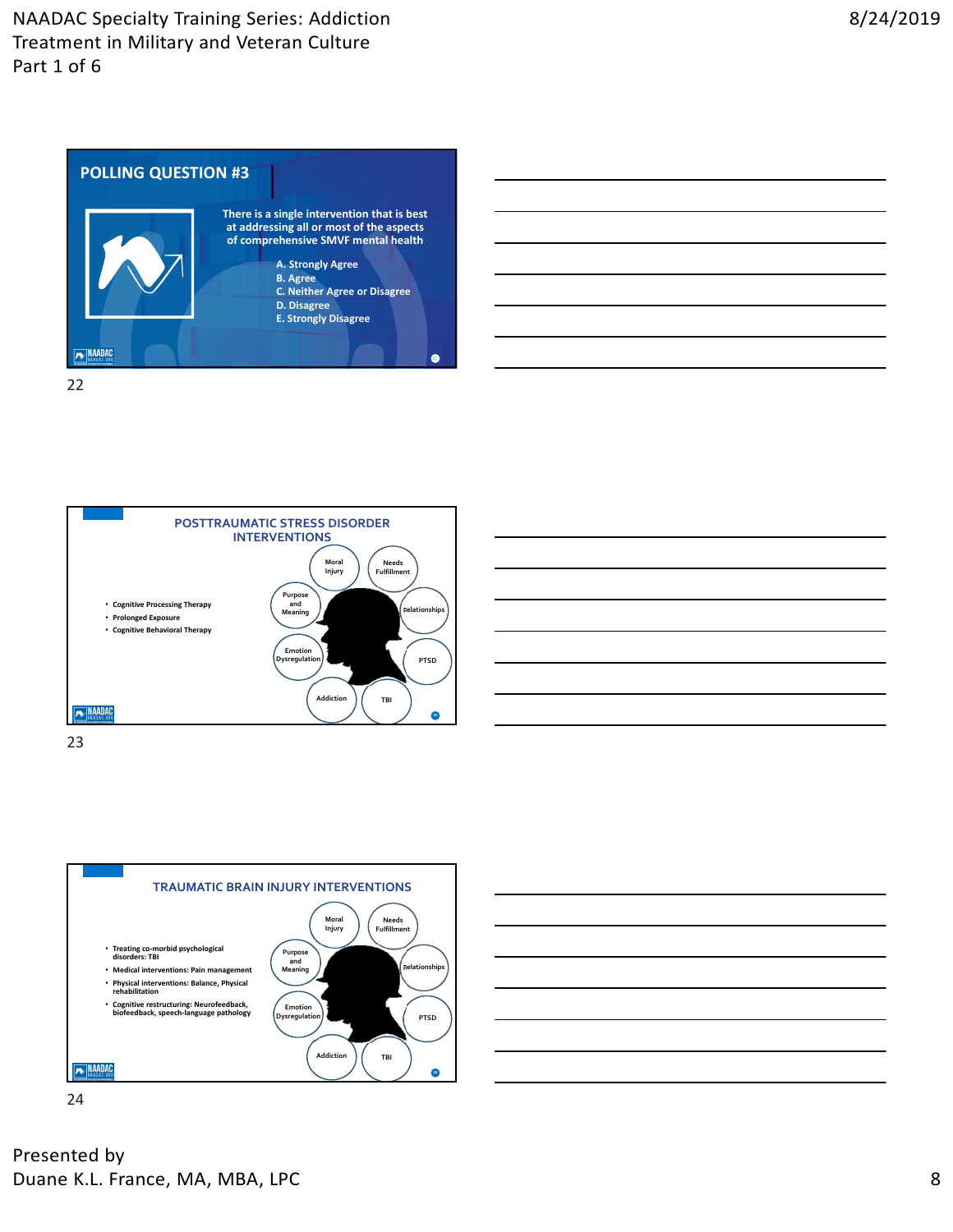



**EMOTION DYSREGULATION INTERVENTIONS Moral Needs Fulfillment Injury** • **Cognitive Behavioral Therapy Purpose and Meaning** • **Dialectical Behavior Therapy Relationships** • **Learned Helplessness (Toxic leadership, unavoidable aversive situations) Emotion Dysregulation PTSD Addiction TBI MAADAC**  $\bullet$ 







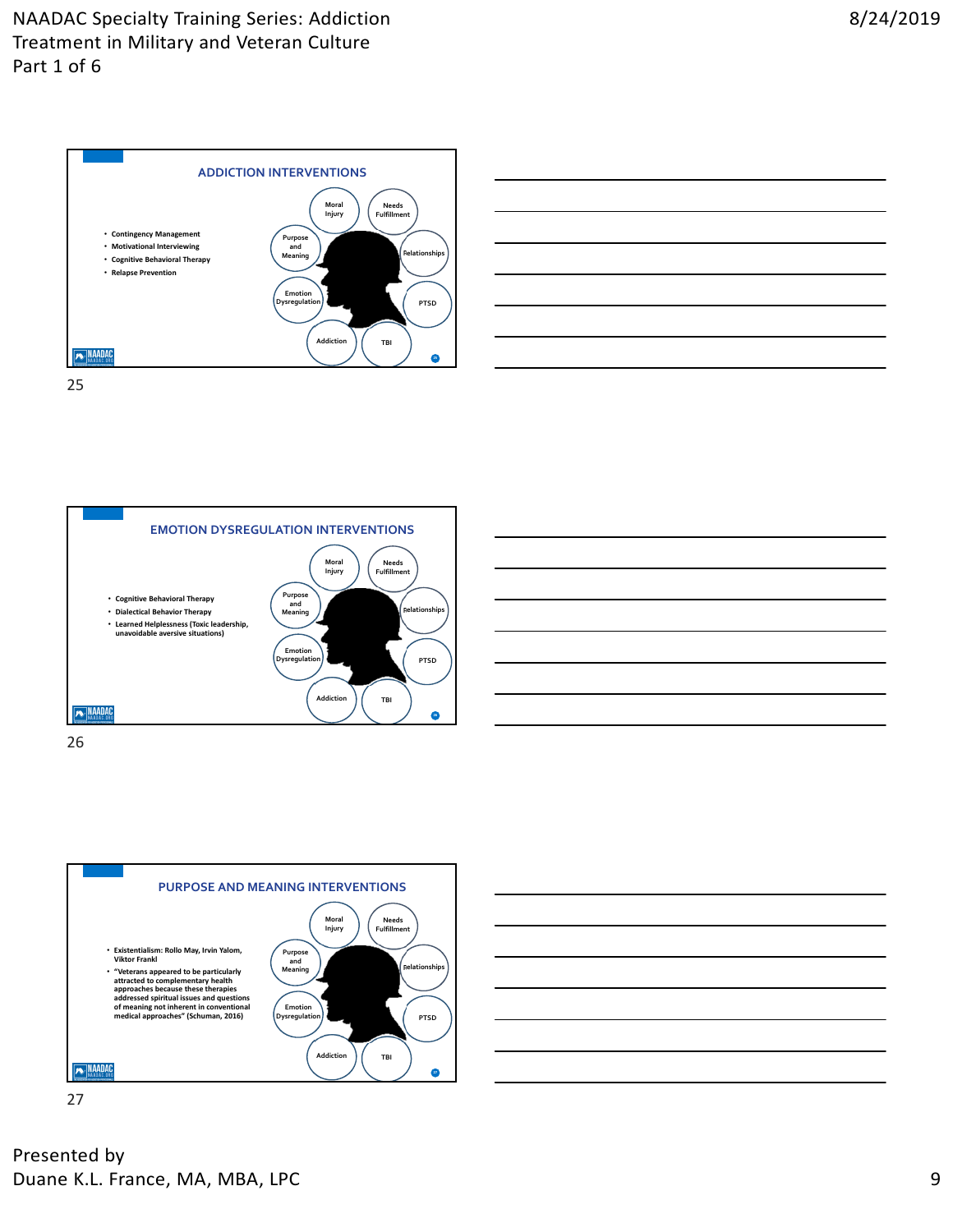









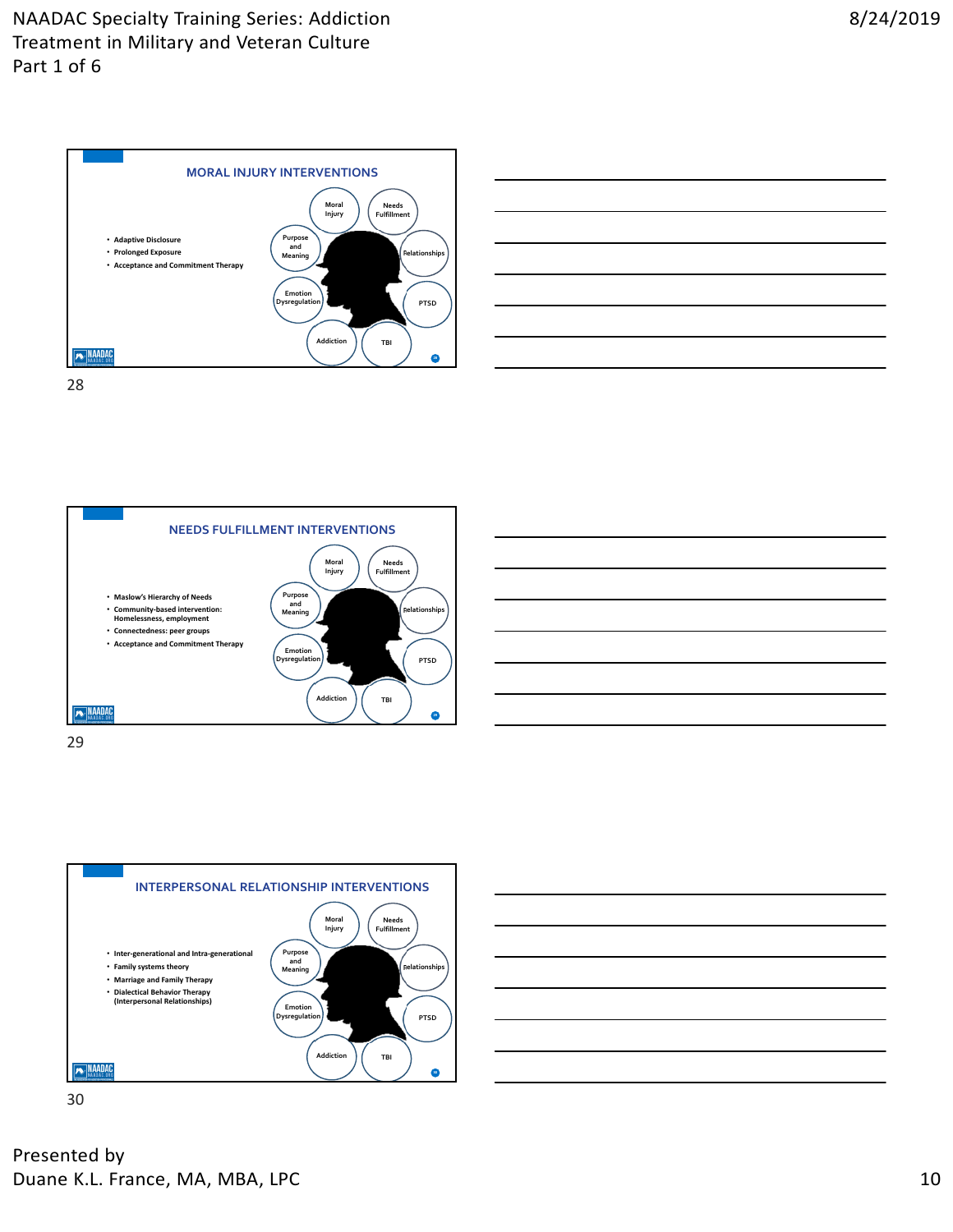







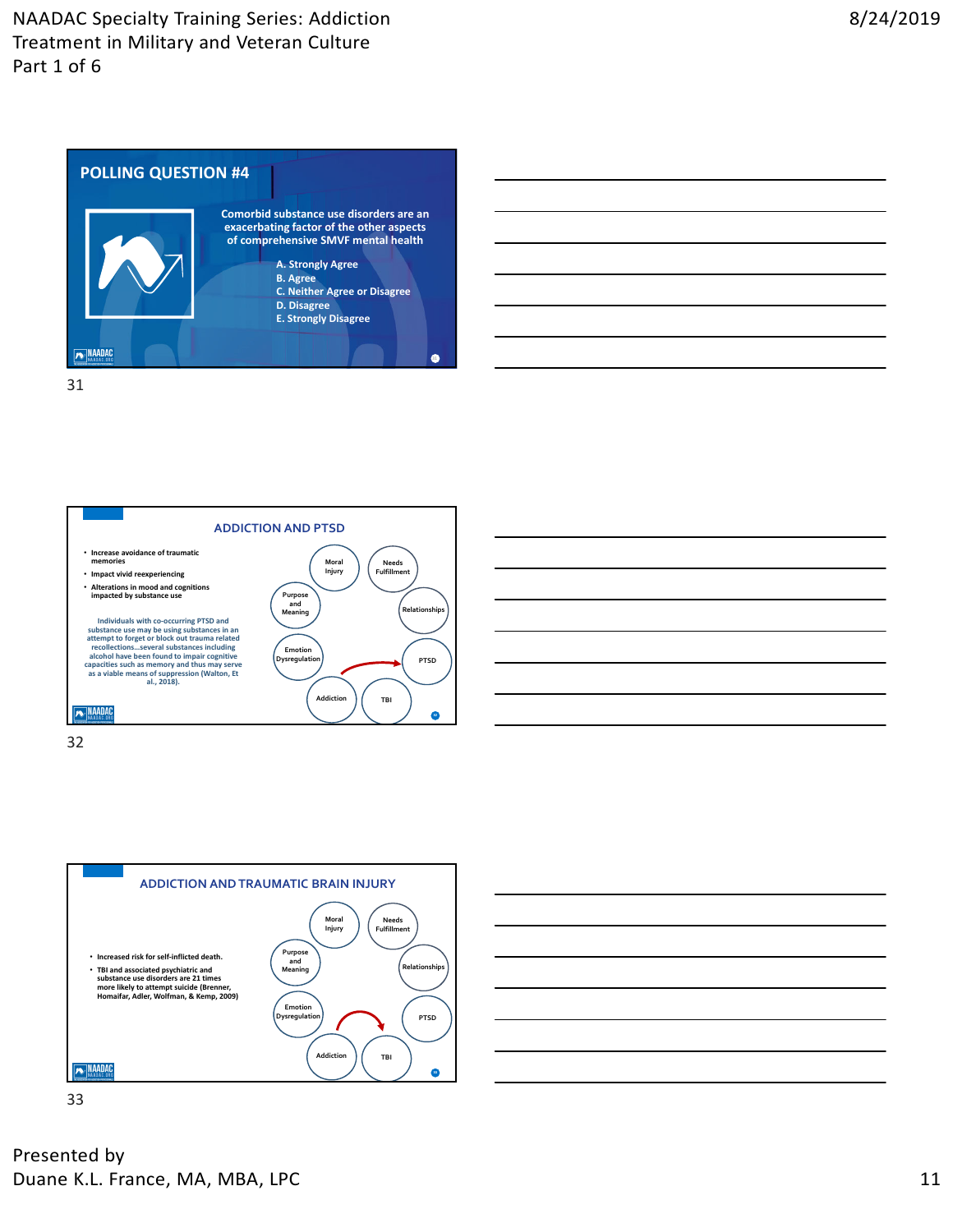







35



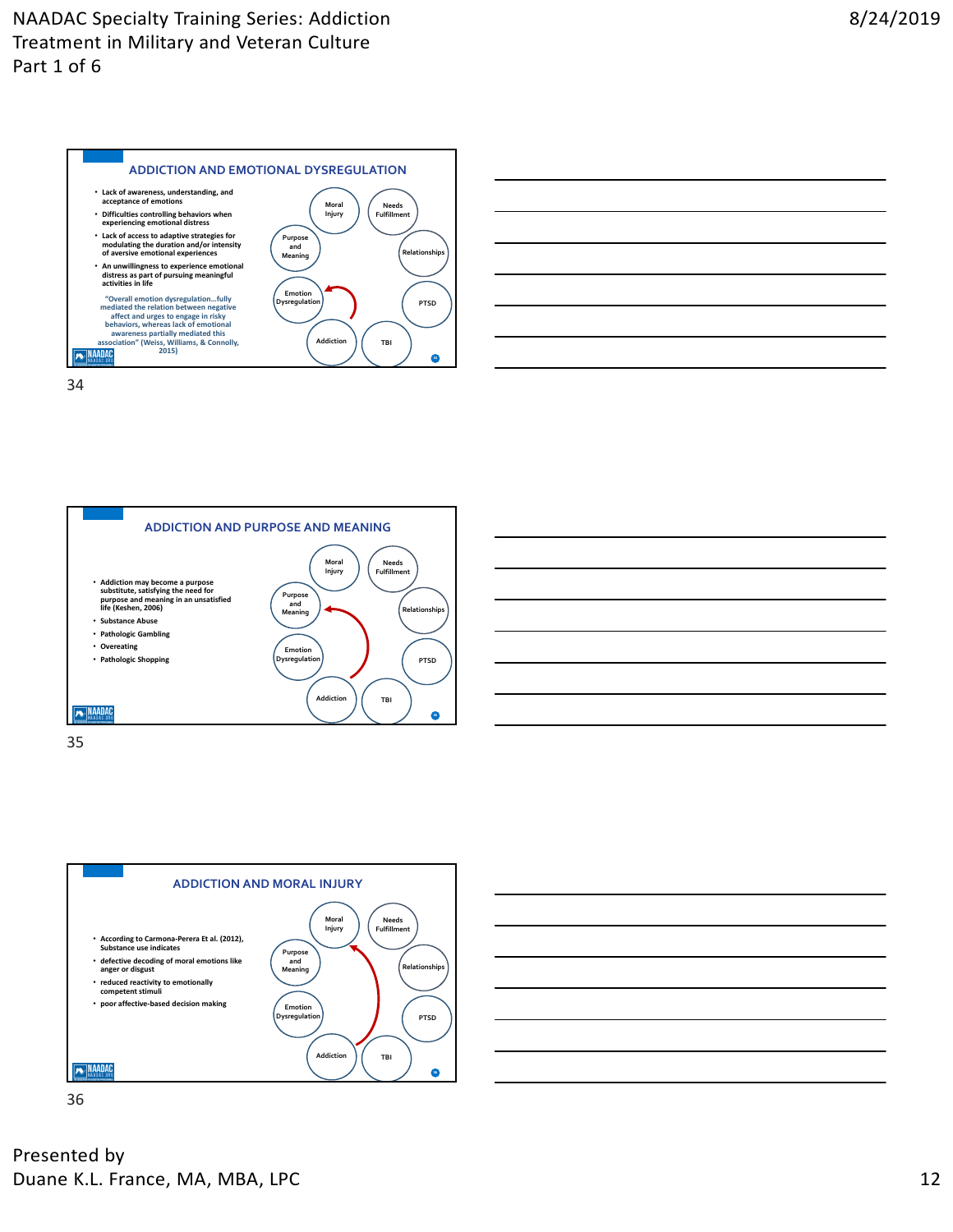









39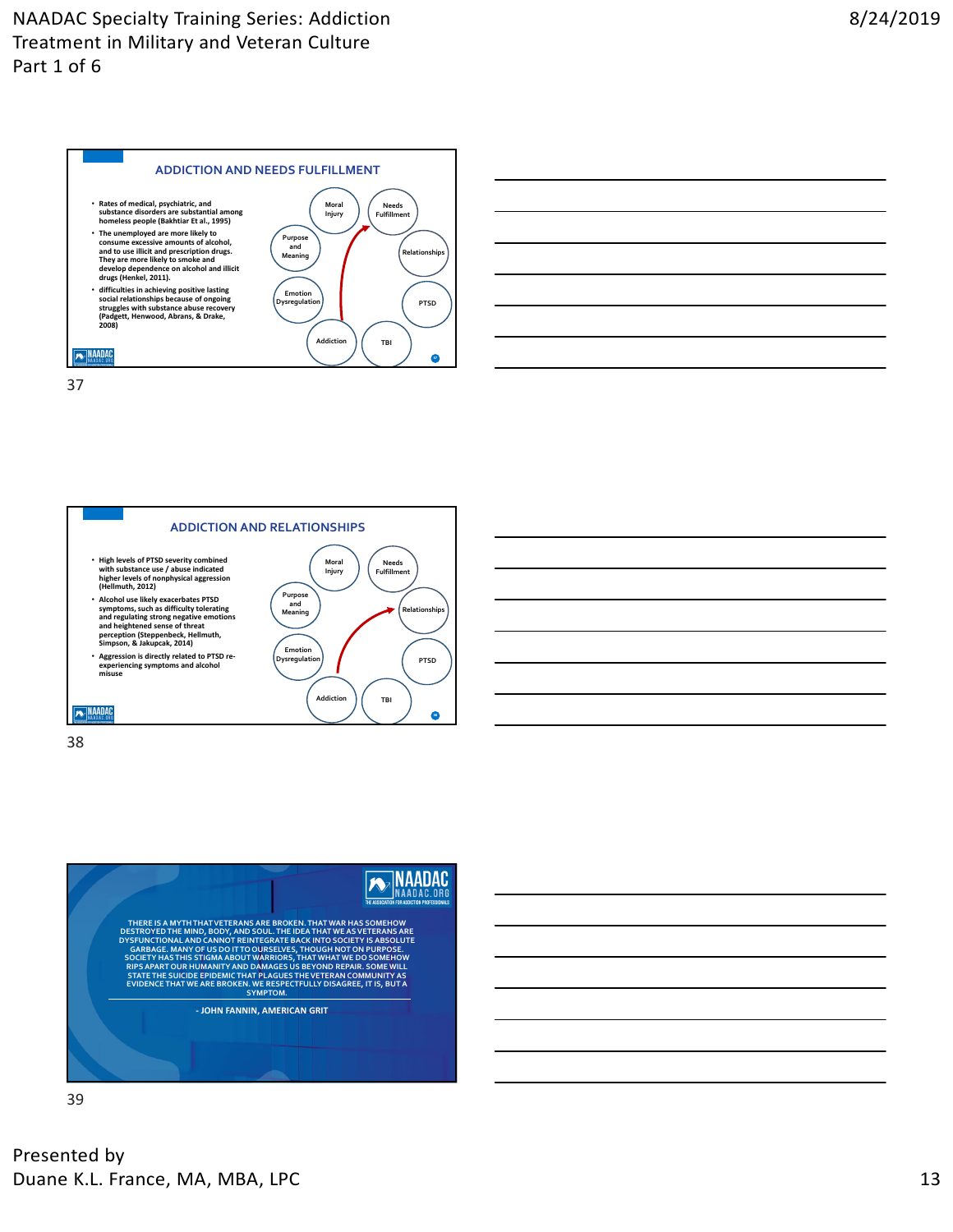### **REFERENCES**

- Brenner, L. A., Homaifar, B. Y., Adler, L. E., Wolfman, J. H., & Kemp, J. (2009). Suicidality and veterans with a history of traumatic brain<br>injury: Precipitating events, protective factors, and prevention strategies. Re
- Carmona‐Perera, M., Verdejo‐García, A., Young, L., Molina‐Fernández, A., & Pérez‐García, M. (2012). Moral decision‐making in<br>polysubstance dependent individuals. Drug and alcohol dependence, 126(3), 389‐392. • Glasner‐Edwards, S., & Rawson, R. (2010). Evidence‐based practices in addiction treatment: Review and recommendations for public policy. Health policy, 97(2‐3), 93‐104.
- 
- Hall, L. K. (2016). Counseling military families: What mental health professionals need to know. Routledge.<br>• Henkel, D. (2011). Unemployment and substance use: a review of the literature (1990-2010). Current drug abuse Kerin, B. E., Ruzek, J. L. Chard, K. M., Eftekhari, A., Monson, C. M., Hembres, E. A., , & Ros, E. B. LOGIO, Dissemination of evidence-based<br>675. Dissemination for positionmatic stress disorder in the Veterans Health Admin
- Keshen, A. (2006). A new look at existential psychotherapy. American Journal of Psychotherapy, 60(3), 285-298.<br>• Hellmuth, J. C., Stappenbeck, C. A., Hoerster, K. D., & Jakupcak, M. (2012). Modeling PTSD symptom clusters
- Kulka, R. A. (1990). The national Vietnam veterans readjustment study: Tables of findings and technical appendices. Brunner/Mazel Publisher. Litz, B. T., Stein, N., Delaney, E., Lebowitz, L., Nash, W. P., Silva, C., & Maguen, S. (2009). Moral injury and moral repair in war veterans: A<br>preliminary model and intervention strategy. Clinical psychology review, 29(8
- Padgett, D. K., Henwood, B., Abrams, C., & Drake, R. E. (2008). Social relationships among persons who have experienced serious mental<br>illness, substance abuse, and homelessness: Implications for recovery. American journal
- Paley, B., Lester, P., & Mogil, C. (2013). Family systems and ecological perspectives on the impact of deployment on military families.<br>Clinical child and family psychology review, 16(3), 245‐265. • Scholten, J., Vasterling, J. J., & Grimes, J. B. (2017). Traumatic brain injury clinical practice guidelines and best practices from the VA state of<br>the art conference. Brain injury, 31(9), 1246‐1251.<br>**[A]** NAMADAD

40

 $\bullet$ 

40

#### **REFERENCES**

- Schuman, D. (2016). Veterans' experiences using complementary and alternative medicine for posttraumatic stress: A qualitative interpretive meta‐synthesis. Social work in public health, 31(2), 83‐97.
- Southwick, S. M., Gilmartin, R., Mcdonough, P., & Morrissey, P. (2006). Logotherapy as an adjunctive treatment for chronic combat‐related PTSD: A meaning‐based intervention. American Journal of Psychotherapy, 60(2), 161.
- Stappenbeck, C. A., Hellmuth, J. C., Simpson, T., & Jakupcak, M. (2014). The effects of alcohol problems, PTSD, and combat exposure on policing and combat exposure on the state of the state of the state of the state of the Walton, J. L., Raines, A. M., Cuccurullo, L. A. J., Vidaurri, D. N., Villarosa-Hurlocker, M. C., & Franklin, C. L. (2018). The relationship between<br>DSM-5 PTSD symptom clusters and alcohol misuse among military veterans. Th
- Weiss, N. H., Williams, D. C., & Connolly, K. M. (2015). A preliminary examination of negative affect, emotion dysregulation, and risky<br>behaviors among military veterans in residential substance abuse treatment. Military b
- Wenzel, S. L., Bakhtiar, L., Caskey, N. H., Hardie, E., Redford, C., Sadler, N., & Gelberg, L. (1995). Homeless veterans' utilization of medical, psychiatric, and substance abuse services. Medical Care.

**A** NAADAC

41



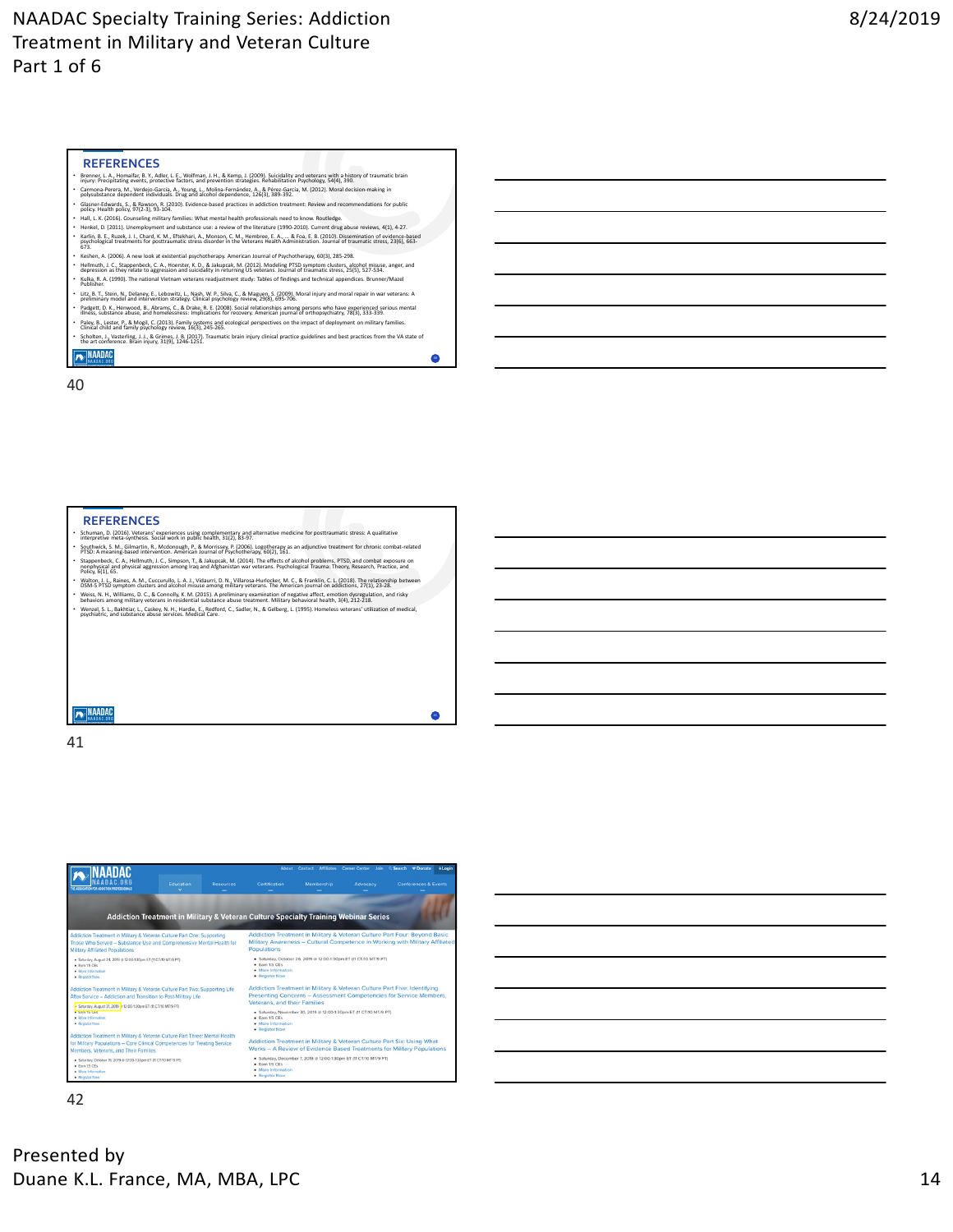



44